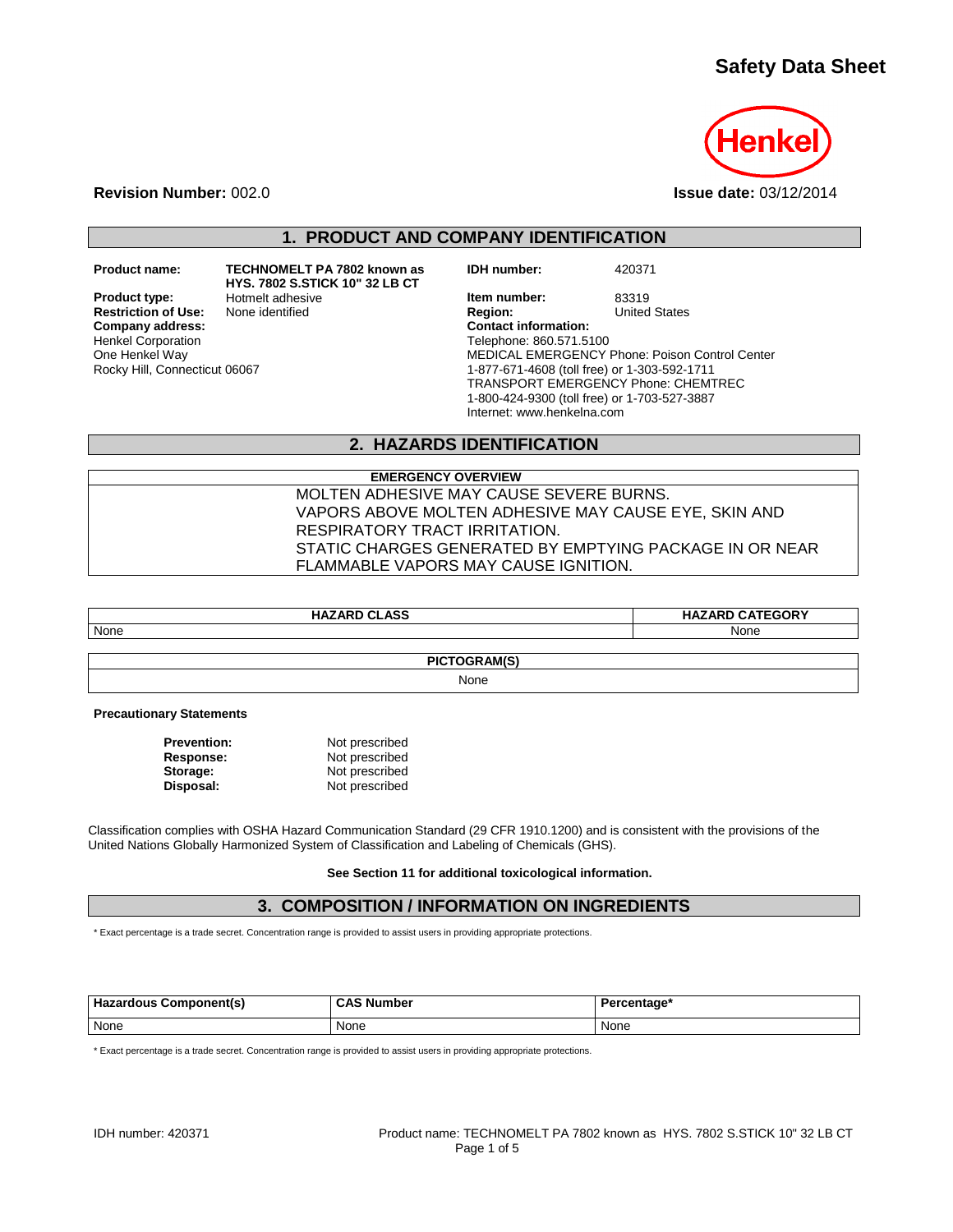| <b>4. FIRST AID MEASURES</b>             |                                                                                                                                                                     |  |  |
|------------------------------------------|---------------------------------------------------------------------------------------------------------------------------------------------------------------------|--|--|
| Inhalation:                              | Move to fresh air. If symptoms persist, seek medical advice.                                                                                                        |  |  |
| Skin contact:                            | Cool skin rapidly with cold water after contact with molten material. Cover<br>affected areas with clean sheeting or gauze and seek immediate medical<br>attention. |  |  |
| Eye contact:                             | If eye contact occurs with molten material immediately cool with water. Do not<br>remove adhesive. Seek medical attention.                                          |  |  |
| Ingestion:                               | Do not induce vomiting. Seek medical advice.                                                                                                                        |  |  |
| Symptoms:                                | See Section 11.                                                                                                                                                     |  |  |
|                                          | <b>5. FIRE FIGHTING MEASURES</b>                                                                                                                                    |  |  |
| <b>Extinguishing media:</b>              | water, carbon dioxide, foam, powder                                                                                                                                 |  |  |
| Special firefighting procedures:         | Not available.                                                                                                                                                      |  |  |
| Unusual fire or explosion hazards:       | Not available.                                                                                                                                                      |  |  |
| Hazardous combustion products:           | Oxides of carbon, oxides of nitrogen, irritating organic vapors.                                                                                                    |  |  |
| <b>ACCIDENTAL RELEASE MEASURES</b><br>6. |                                                                                                                                                                     |  |  |

**Use personal protection recommended in Section 8, isolate the hazard area and deny entry to unnecessary and unprotected personnel.**

| <b>Environmental precautions:</b>                                                                                            | Do not allow material to contaminate ground water system.                                                                                                                                                                         |  |
|------------------------------------------------------------------------------------------------------------------------------|-----------------------------------------------------------------------------------------------------------------------------------------------------------------------------------------------------------------------------------|--|
| Clean-up methods:<br>Sweep up spilled material. Avoid creating dust. Keep in suitable and closed<br>containers for disposal. |                                                                                                                                                                                                                                   |  |
|                                                                                                                              | 7. HANDLING AND STORAGE                                                                                                                                                                                                           |  |
| Handling:                                                                                                                    | Do not place wet or damp solid into melt tank. Follow suggested application<br>temperature. Always be careful around molten material. Avoid skin contact<br>with molten resins. Do not wear contact lenses. Avoid dust formation. |  |
| Storage:                                                                                                                     | Keep cool in accordance with information on label and in Technical Data<br>Sheets.                                                                                                                                                |  |

**For information on product shelf life contact Henkel Customer Service at (800) 243-4874.**

## **8. EXPOSURE CONTROLS / PERSONAL PROTECTION**

**Employers should complete an assessment of all workplaces to determine the need for, and selection of, proper exposure controls and protective equipment for each task performed.**

| Hazardous Component(s)         | <b>ACGIH TLV</b>                                                                                                                                                                                 | <b>OSHA PEL</b> | <b>AIHA WEEL</b> | <b>OTHER</b> |
|--------------------------------|--------------------------------------------------------------------------------------------------------------------------------------------------------------------------------------------------|-----------------|------------------|--------------|
| None                           | None                                                                                                                                                                                             | None            | None             | None         |
| <b>Engineering controls:</b>   | Use adequate ventilation to remove molten vapors or fumes.                                                                                                                                       |                 |                  |              |
| <b>Respiratory protection:</b> | Solid Resin: Dust safety masks are recommended when the potential for dust<br>inhalation exists. Molten Resin: Use a NIOSH approved air-purifying respirator<br>with an organic vapor cartridge. |                 |                  |              |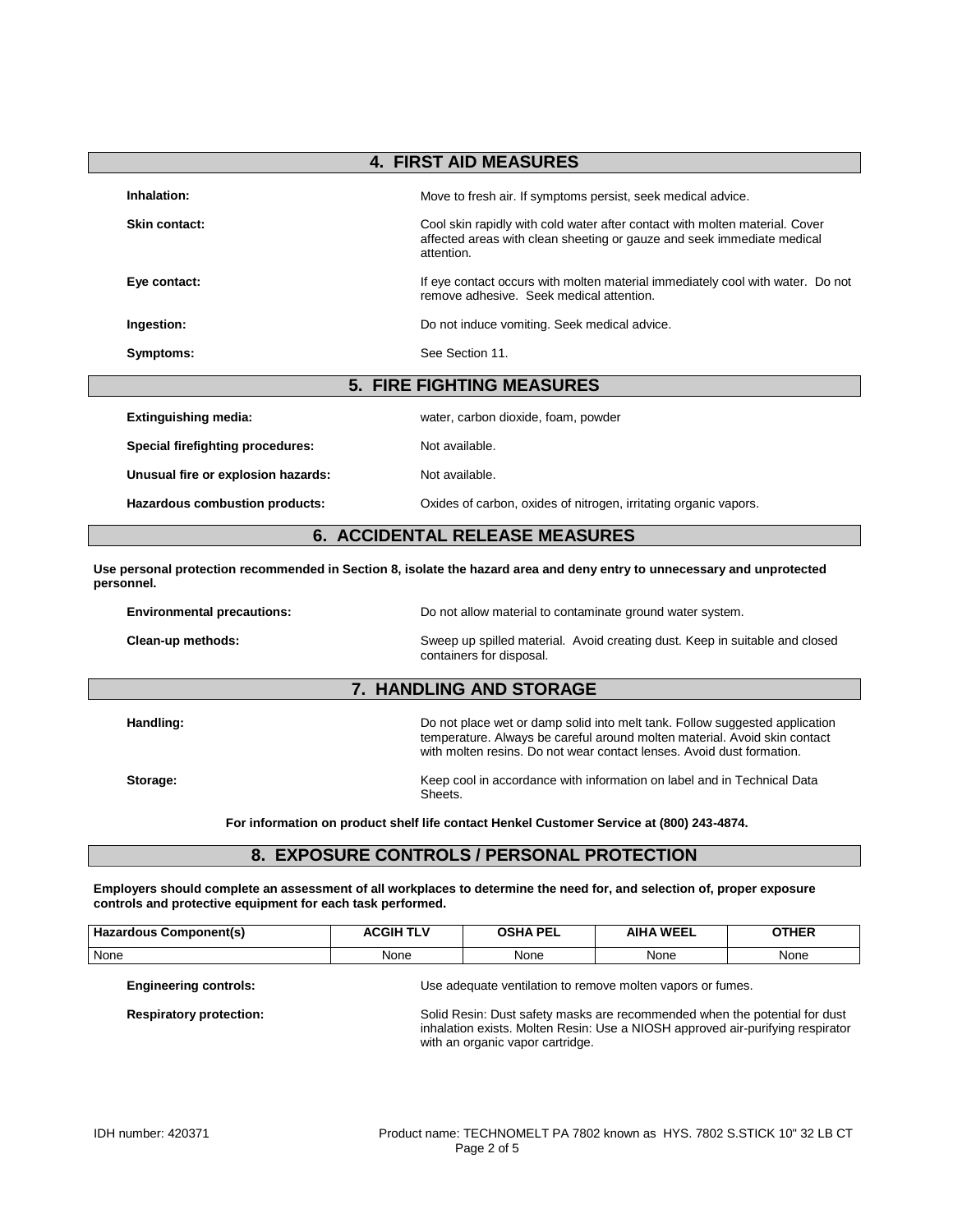Eye/face protection: Safety goggles or safety glasses with side shields. Full face protection should be used if the potential for splashing or spraying of product exists. Do not wear contact lenses.

**Skin protection:** This ulated gloves and long sleeved clothing are strongly recommended when working with molten adhesive.

#### **9. PHYSICAL AND CHEMICAL PROPERTIES**

**Physical state:** Solid Color: Solid Color: Solid Color: Solid Color: Solid Color **Color:** Colorless to light yellow<br> **Color:** Colorless to light yellow<br>
Odor: Odor: Odor threshold:<br>pH: **Vapor pressure:**<br> **Boiling point/range:**<br> **Boiling point/range:**<br>  $\begin{aligned} \text{Not determined} \\ &> 280.0 \text{ °C} &(> 536 \text{ °F}) \end{aligned}$ **Boiling point/range:**  $\rightarrow$  280.0 °C (><br>**Melting point/ range:** Not available. **Melting point/ range:** Not available. **Specific gravity:** 0.98 **Vapor density:**<br> **Vapor density:**<br> **Flash point:**<br>  $> 280.00 °C$  ( **Flammable/Explosive limits - lower:** Not available.<br> **Flammable/Explosive limits - upper:** Not available. **Flammable/Explosive limits - upper:** Not available.<br> **Autoignition temperature:** Not available. **Autoignition temperature:** Not available.<br> **Evaporation rate:** Not available. **Evaporation rate:** Not available.<br> **Solubility in water:** Not available. **Solubility in water: Insoluble 19 and 11 and 11 and 11 and 11 and 11 and 11 and 11 and 11 and 11 and 11 and 11 and 11 and 11 and 11 and 11 and 11 and 11 and 11 and 11 and 11 and 11 and 11 and 11 and 11 and 11 and 11 and Partition coefficient (n-octanol/water):** Not available VOC content: 0.00 % **VOC content:**<br>Viscosity: **Decomposition temperature:** 

Odorless<br>Not available. Not available.<br>Not determined **Flash point:** > 280.00 °C (> 536°F) ; Estimated Not available.<br>Not available.

#### **10. STABILITY AND REACTIVITY**

| <b>Stability:</b>                           | Stable                                                                                                                                        |
|---------------------------------------------|-----------------------------------------------------------------------------------------------------------------------------------------------|
| Hazardous reactions:                        | Will not occur.                                                                                                                               |
| <b>Hazardous decomposition</b><br>products: | Carbon dioxide, carbon monoxide and irritating and/or toxic gases and particulate may be<br>generated by thermal decomposition or combustion. |
| Incompatible materials:                     | Acids. Bases. Oxidizing agents.                                                                                                               |
| <b>Reactivity:</b>                          | Not available.                                                                                                                                |
| Conditions to avoid:                        | Excessive heat.                                                                                                                               |

### **11. TOXICOLOGICAL INFORMATION**

**Relevant routes of exposure:** Skin, Inhalation, Eyes, Ingestion

#### **Potential Health Effects/Symptoms**

| Inhalation:          | Continuous breathing of vapors above molten adhesive may irritate mucous membranes. Dusts<br>from solid adhesive may cause irritation. |
|----------------------|----------------------------------------------------------------------------------------------------------------------------------------|
| <b>Skin contact:</b> | Molten adhesive may cause severe burns. Solid adhesive has no hazards.                                                                 |
| Eye contact:         | Molten adhesive in eyes will cause severe and permanant damage. Can cause mechanical<br>irritation if dusts are generated.             |
| Ingestion:           | Not expected under normal conditions of use. May cause gastrointestinal tract irritation if<br>swallowed.                              |

| Hazardous Component(s) | <b>LD50s and LC50s</b> | Immediate and Delayed Health Effects |
|------------------------|------------------------|--------------------------------------|
| None                   | None                   | None                                 |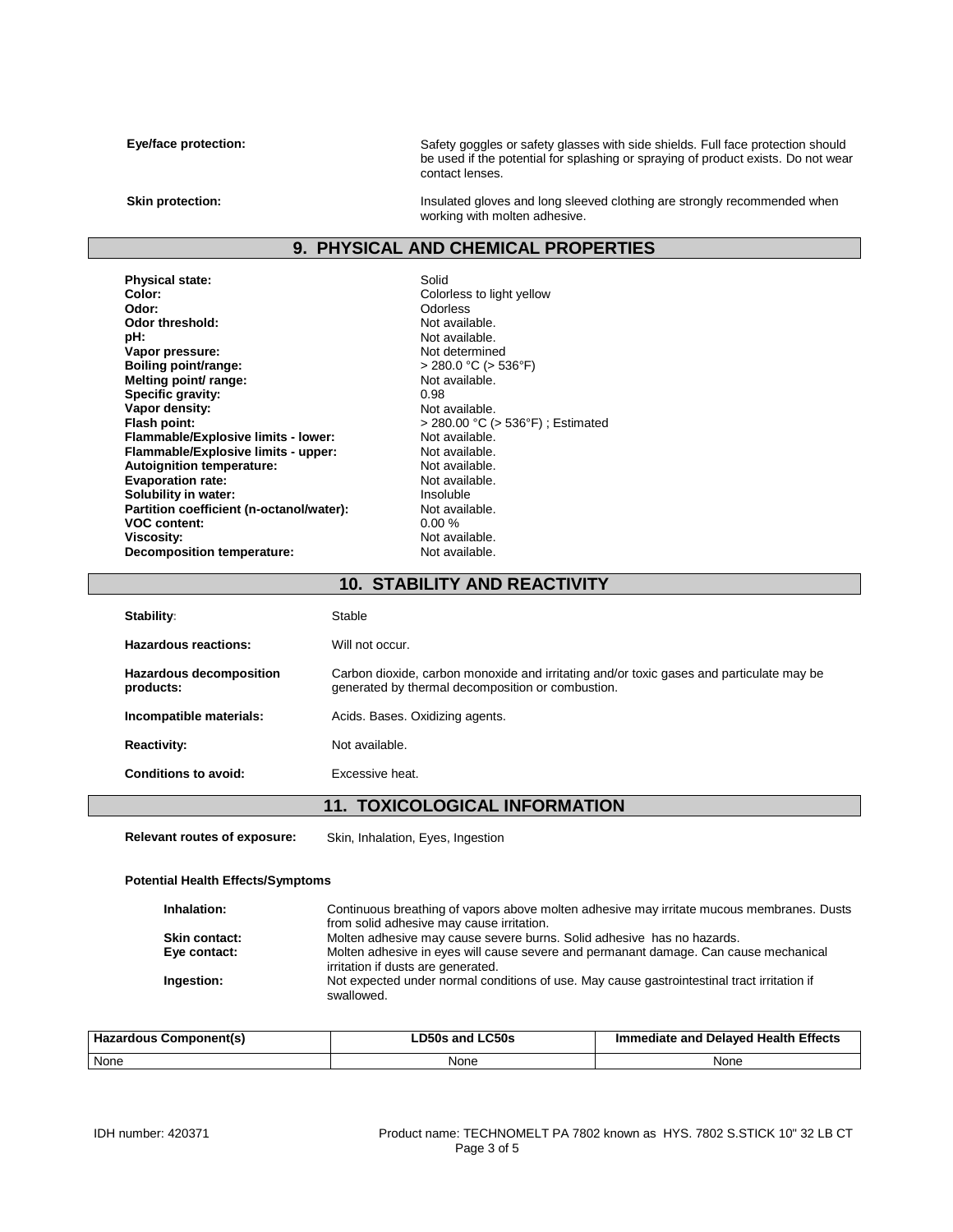| <b>Hazardous Component(s)</b>                                                                                                                                                                                                                                                                                                                                                                                                                                                 | <b>NTP Carcinogen</b>                                                                                                   | <b>IARC Carcinogen</b>                                                           | <b>OSHA Carcinogen</b><br>(Specifically Regulated)                                       |  |
|-------------------------------------------------------------------------------------------------------------------------------------------------------------------------------------------------------------------------------------------------------------------------------------------------------------------------------------------------------------------------------------------------------------------------------------------------------------------------------|-------------------------------------------------------------------------------------------------------------------------|----------------------------------------------------------------------------------|------------------------------------------------------------------------------------------|--|
| None                                                                                                                                                                                                                                                                                                                                                                                                                                                                          | None                                                                                                                    | None                                                                             | None                                                                                     |  |
|                                                                                                                                                                                                                                                                                                                                                                                                                                                                               | <b>12. ECOLOGICAL INFORMATION</b>                                                                                       |                                                                                  |                                                                                          |  |
| <b>Ecological information:</b>                                                                                                                                                                                                                                                                                                                                                                                                                                                | Not available.                                                                                                          |                                                                                  |                                                                                          |  |
|                                                                                                                                                                                                                                                                                                                                                                                                                                                                               | <b>13. DISPOSAL CONSIDERATIONS</b>                                                                                      |                                                                                  |                                                                                          |  |
|                                                                                                                                                                                                                                                                                                                                                                                                                                                                               | Information provided is for unused product only.                                                                        |                                                                                  |                                                                                          |  |
| Recommended method of disposal:                                                                                                                                                                                                                                                                                                                                                                                                                                               |                                                                                                                         | Follow all local, state, federal and provincial regulations for disposal.        |                                                                                          |  |
| Hazardous waste number:                                                                                                                                                                                                                                                                                                                                                                                                                                                       | Not a RCRA hazardous waste.                                                                                             |                                                                                  |                                                                                          |  |
|                                                                                                                                                                                                                                                                                                                                                                                                                                                                               | <b>14. TRANSPORT INFORMATION</b>                                                                                        |                                                                                  |                                                                                          |  |
| The transport information provided in this section only applies to the material/formulation itself, and is not specific to any<br>package/configuration.                                                                                                                                                                                                                                                                                                                      |                                                                                                                         |                                                                                  |                                                                                          |  |
| U.S. Department of Transportation Ground (49 CFR)<br>Proper shipping name:<br><b>Hazard class or division:</b><br>Identification number:<br>Packing group:<br><b>International Air Transportation (ICAO/IATA)</b><br>Proper shipping name:<br><b>Hazard class or division:</b><br>Identification number:<br>Packing group:<br><b>Water Transportation (IMO/IMDG)</b><br>Proper shipping name:<br><b>Hazard class or division:</b><br>Identification number:<br>Packing group: | Not regulated<br>None<br>None<br>None<br>Not regulated<br>None<br>None<br>None<br>Not regulated<br>None<br>None<br>None |                                                                                  |                                                                                          |  |
|                                                                                                                                                                                                                                                                                                                                                                                                                                                                               | <b>15. REGULATORY INFORMATION</b>                                                                                       |                                                                                  |                                                                                          |  |
| <b>United States Regulatory Information</b>                                                                                                                                                                                                                                                                                                                                                                                                                                   |                                                                                                                         |                                                                                  |                                                                                          |  |
| <b>TSCA 8 (b) Inventory Status:</b>                                                                                                                                                                                                                                                                                                                                                                                                                                           |                                                                                                                         |                                                                                  | All components are listed or are exempt from listing on the Toxic Substances Control Act |  |
| TSCA 12 (b) Export Notification:                                                                                                                                                                                                                                                                                                                                                                                                                                              | Inventory.<br>None above reporting de minimis                                                                           |                                                                                  |                                                                                          |  |
| <b>CERCLA/SARA Section 302 EHS:</b><br><b>CERCLA/SARA Section 311/312:</b><br><b>CERCLA/SARA Section 313:</b>                                                                                                                                                                                                                                                                                                                                                                 | None above reporting de minimis<br>Immediate Health<br>None above reporting de minimis                                  |                                                                                  |                                                                                          |  |
| <b>California Proposition 65:</b>                                                                                                                                                                                                                                                                                                                                                                                                                                             | No California Proposition 65 listed chemicals are known to be present.                                                  |                                                                                  |                                                                                          |  |
| <b>Canada Regulatory Information</b>                                                                                                                                                                                                                                                                                                                                                                                                                                          |                                                                                                                         |                                                                                  |                                                                                          |  |
| <b>CEPA DSL/NDSL Status:</b>                                                                                                                                                                                                                                                                                                                                                                                                                                                  | Substances List.                                                                                                        | All components are listed on or are exempt from listing on the Canadian Domestic |                                                                                          |  |

# **16. OTHER INFORMATION**

**This safety data sheet contains changes from the previous version in sections:** New Safety Data Sheet format.